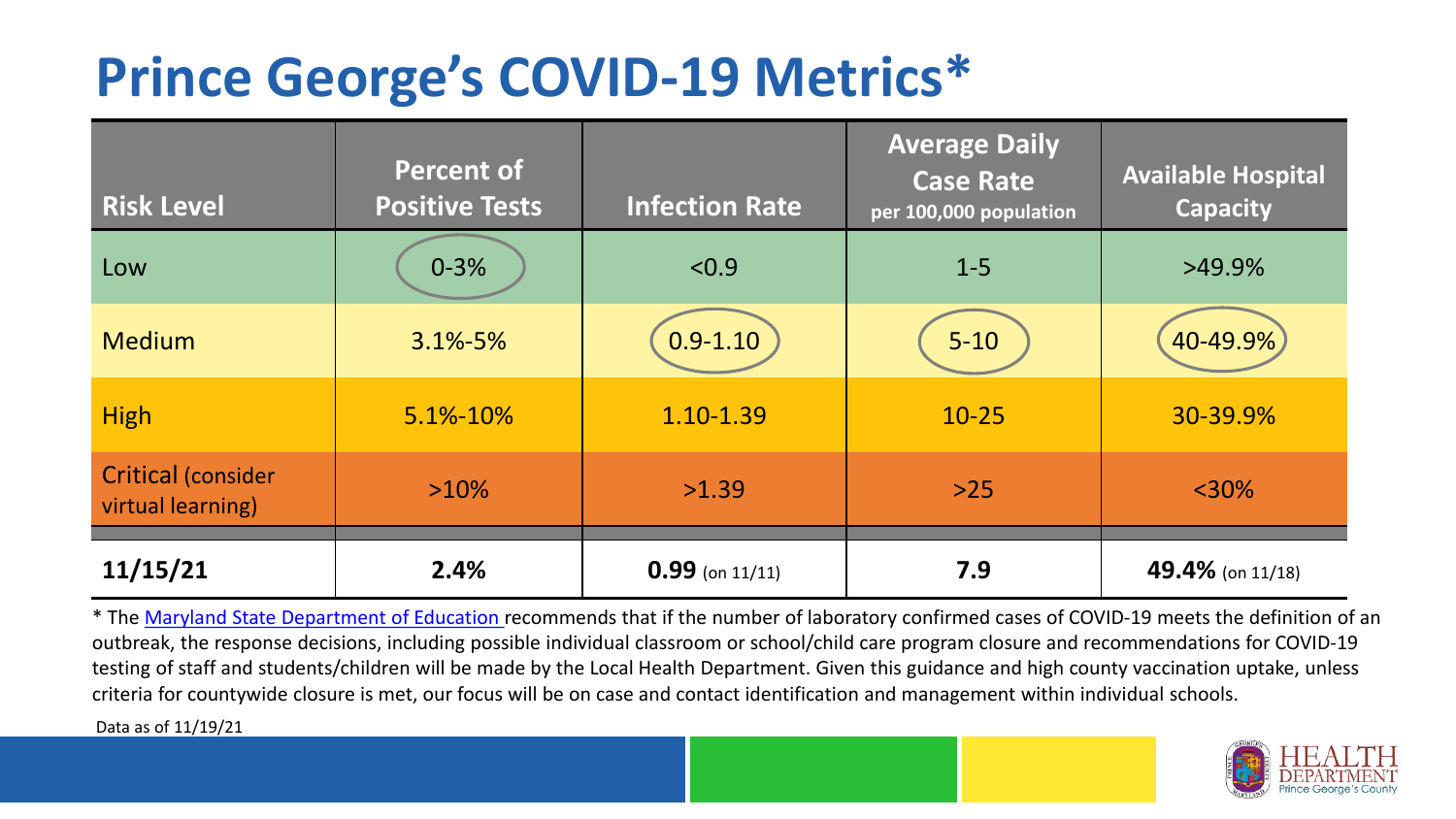# **COVID-19 Community Transmission and Vaccination**

Per the [CDC updated guidance for COVID-19 Prevention in K-12 Schools,](https://www.cdc.gov/coronavirus/2019-ncov/community/schools-childcare/k-12-guidance.html) vaccination is considered the leading prevention strategy for those who are eligible, and **Prince George's County exceeds the percentage of U.S. vaccinations for ages 12 and above**. The CDC also emphasizes using multiple prevention strategies together consistently, included universal indoor masking, as needed based on the level of community transmission and vaccine coverage.



\*County-specific data as of 11/19/21; all other data accessed on 11/19/21 at:<https://covid.cdc.gov/covid-data-tracker>

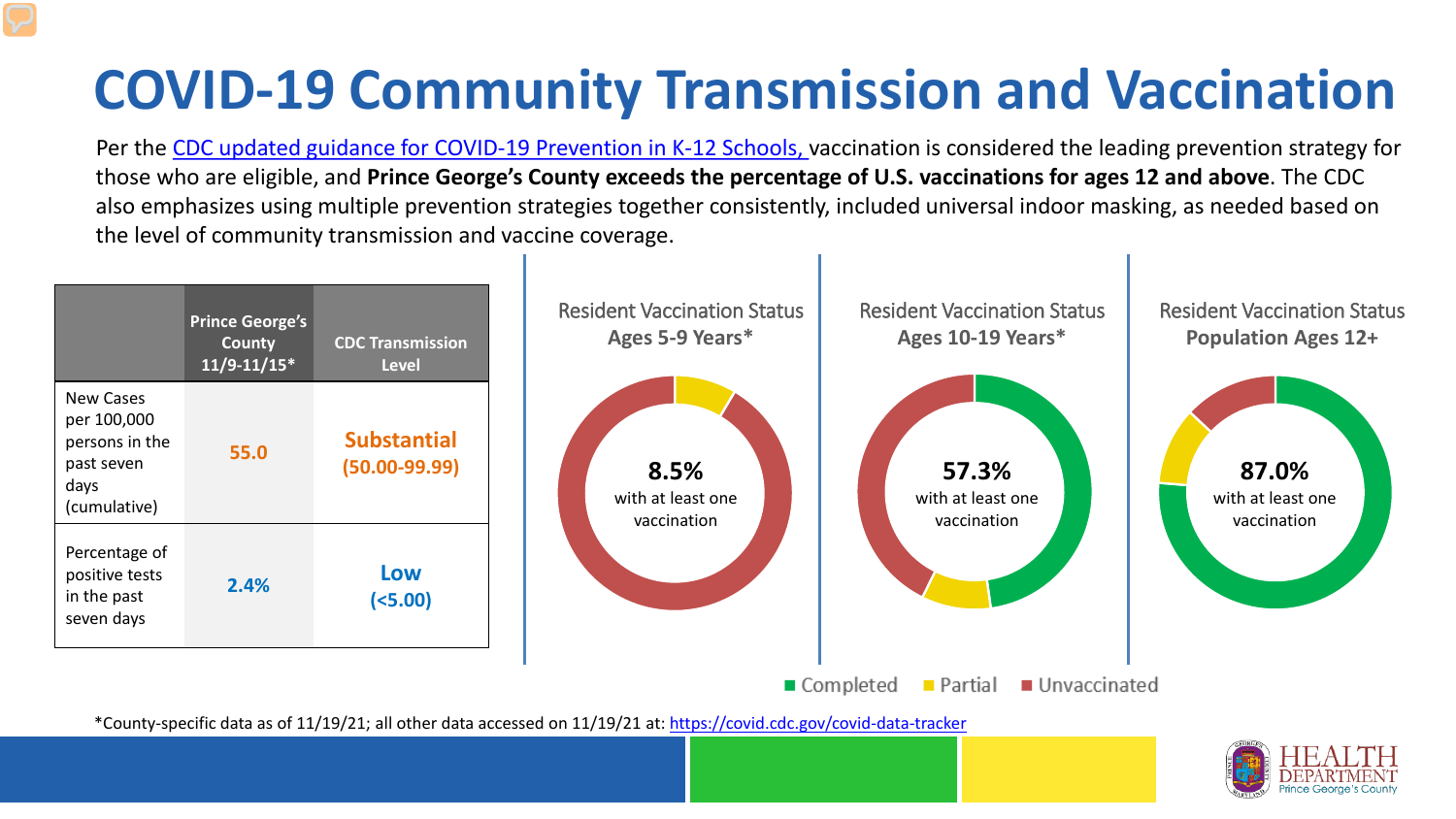### **Testing: Percent Positive** (past 7 days by test date)

The percent of tests returning as positive for county residents was 2.4% at the beginning of this week. We have remained below 3% for one month.

2.7% 2.5% 2.5% 2.4% 2.3% 2.2% 2.2% 2.1% 2.2% 2.2% 2.3% 2.4% 2.4% 2.4% 2.4% 2.3% 2.3% 2.3% 2.2% 2.2% 2.3% 2.3% 2.3% 2.3% 2.2% 2.2% 2.3% 2.3% 2.3% 2.4% 0.0% 0.5% 1.0% 1.5% 2.0% 2.5% 3.0% 3.5% 4.0% 17-Oct 18-Oct 19-Oct 20-Oct 21-Oct 22-Oct 23-Oct 24-Oct 25-Oct 26-Oct 27-Oct 28-Oct 29-Oct 30-Oct 31-Oct 1-Nov 2-Nov 3-Nov 4-Nov 5-Nov 6-Nov 7-Nov 8-Nov 9-Nov 10-Nov 11-Nov 12-Nov 13-Nov 14-Nov 15-Nov

**Percent of Positive COVID-19 Tests by Date Collected** (as of 11/19/21)

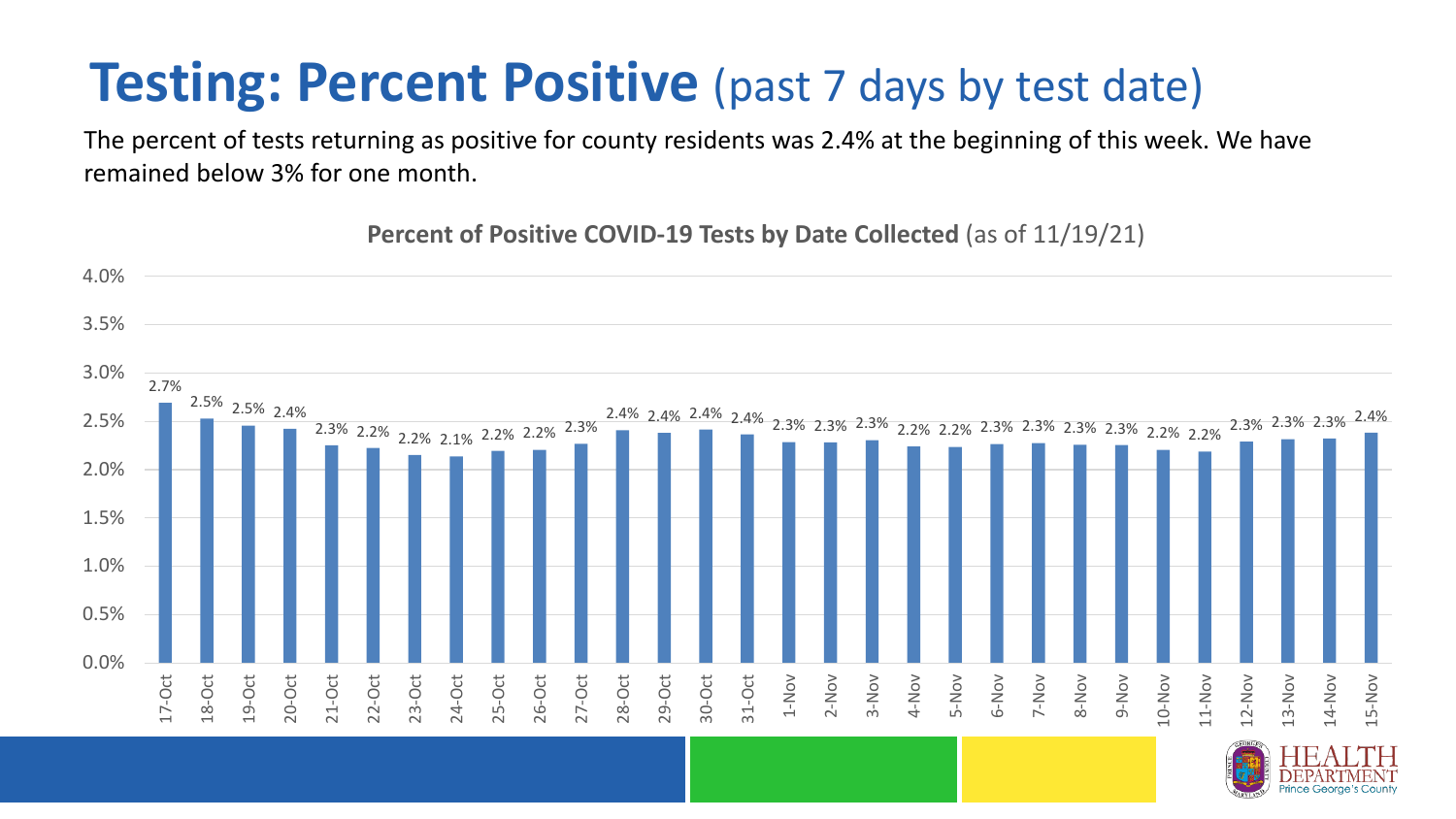## **Infection Rate for Prince George's County**



May Jun Jul Sep Oct Nov Dec '20an '21 Feb Mar Jul Aug May Mar Apr Apr Jun Aug Sep 0ct Nov Dec

#### **Estimated by ovidActNow.org**

Accessed 11/19/2021. Each data point is a 14-day weighted average. Presented as the most recent seven days of data as a dashed line, as data is often revised by states several days after reporting.

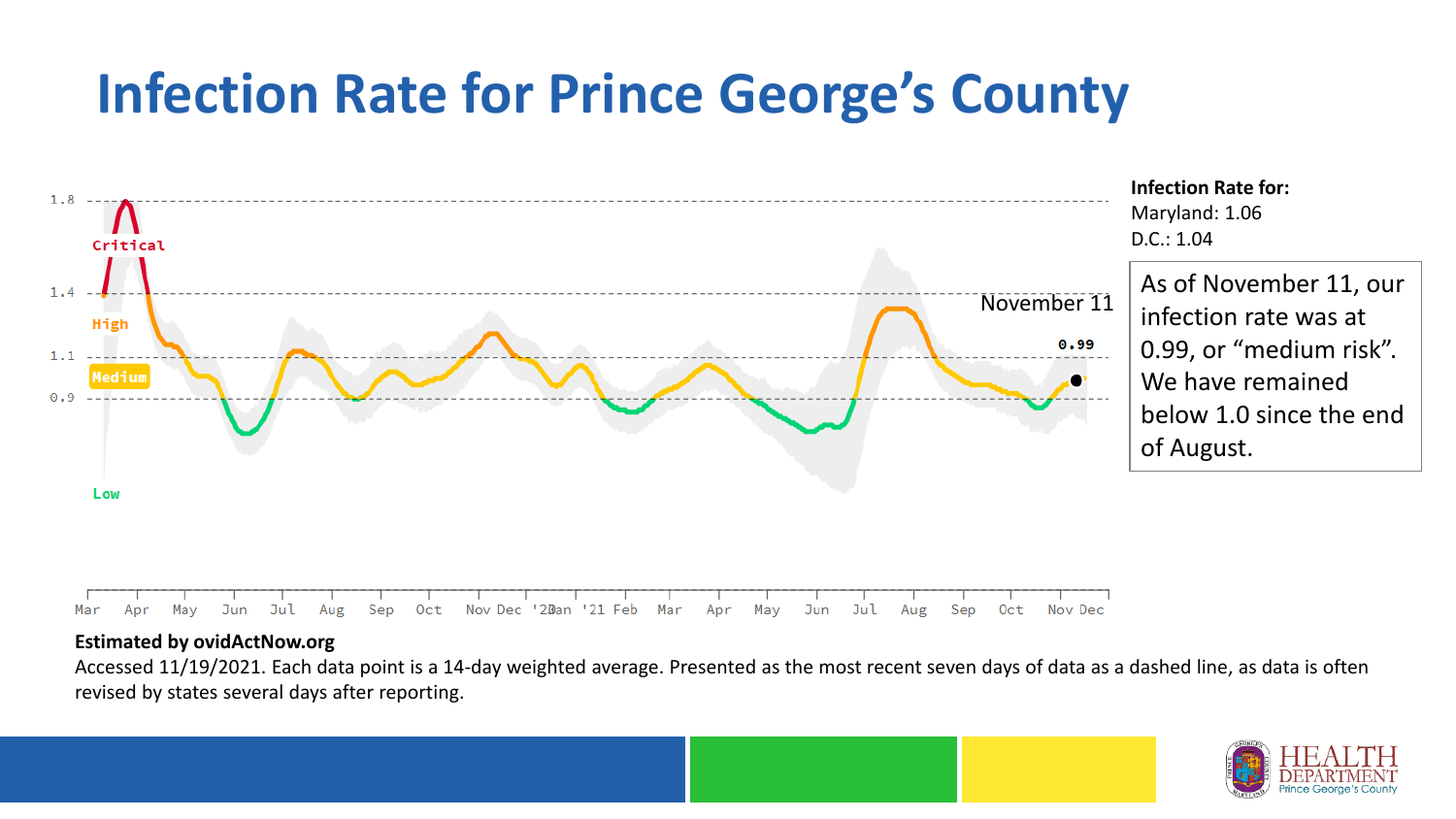### **Average Daily Case Rate** (7-day Average by test date)

**Average New COVID-19 Cases Per Day Per 100,000 Residents**

**The daily case rate at the beginning of this week was 7.9 new cases per 100,000 resident.** We have remained below 10.0, or "high risk", for one month.

 $-9.1 - 9.2 - 9.0$  8.6 7.9 8.0 7.7 7.9 8.0 7.8 7.9 8.3 8.1 8.2 7.8 7.5 7.6 7.8 7.6 7.6 7.7 7.9 7.9 8.0 7.7 7.4 7.8 7.8 7.9 7.9 0.0 2.0 4.0 6.0 8.0 10.0 12.0 14.0 10/17 10/18 10/19 10/20 10/21 10/22 10/23 10/24 10/25 10/26 10/27 10/28 10/29 10/30 10/31 11/1 11/2 11/3 11/4 11/5 11/6 11/7 11/8 11/9 11/10 11/11 11/12 11/13 11/14 11/15 **Low Risk Medium High**

Data as of 11/19/21